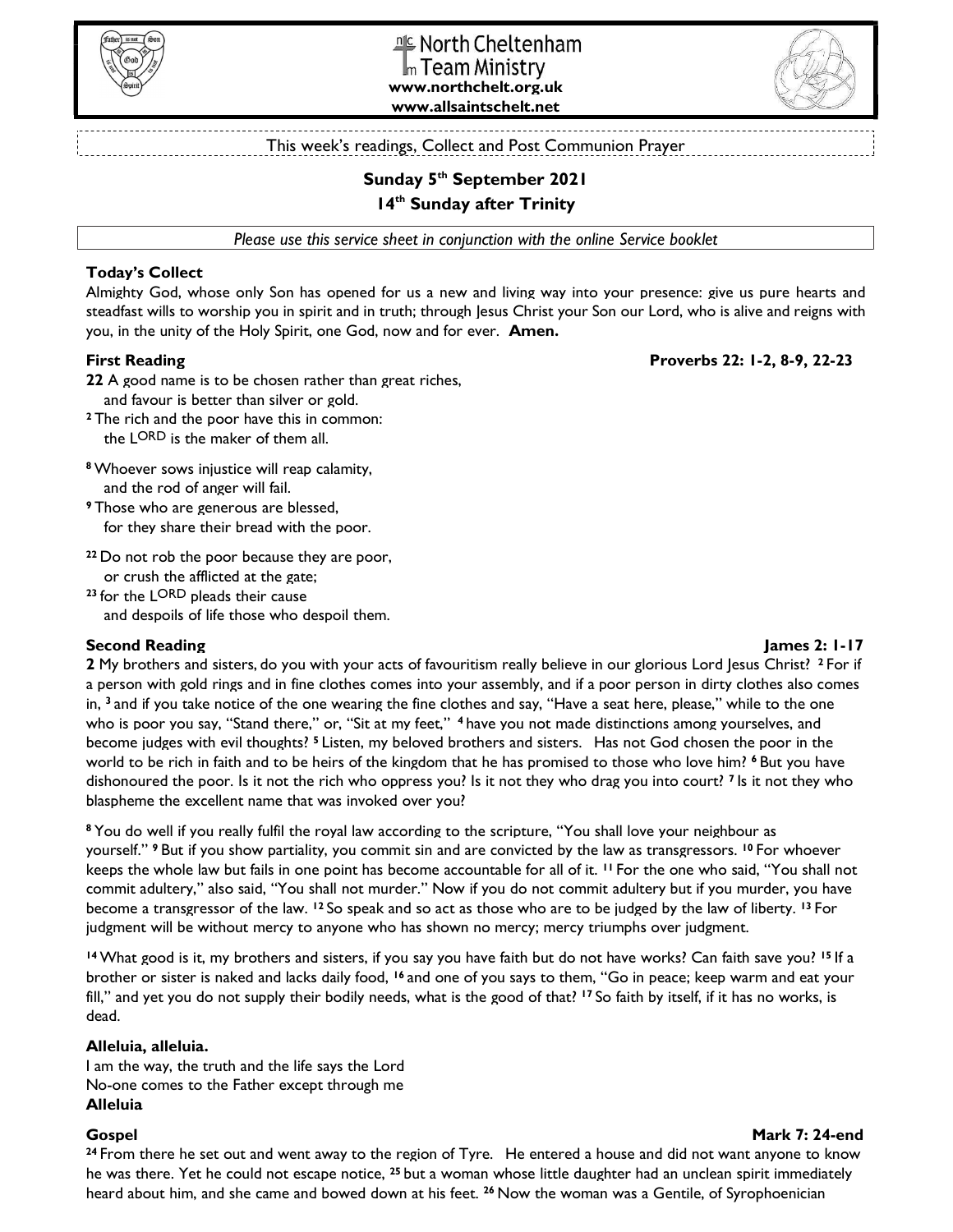origin. She begged him to cast the demon out of her daughter. <sup>27</sup> He said to her, "Let the children be fed first, for it is not fair to take the children's food and throw it to the dogs." <sup>28</sup> But she answered him, "Sir, even the dogs under the table eat the children's crumbs." <sup>29</sup> Then he said to her, "For saying that, you may go—the demon has left your daughter." 30 So she went home, found the child lying on the bed, and the demon gone.

<sup>31</sup> Then he returned from the region of Tyre, and went by way of Sidon towards the Sea of Galilee, in the region of the Decapolis. 32 They brought to him a deaf man who had an impediment in his speech; and they begged him to lay his hand on him. 33 He took him aside in private, away from the crowd, and put his fingers into his ears, and he spat and touched his tongue. <sup>34</sup> Then looking up to heaven, he sighed and said to him, "Ephphatha," that is, "Be opened." <sup>35</sup> And immediately his ears were opened, his tongue was released, and he spoke plainly.  $36$  Then Jesus<sup>[i]</sup> ordered them to tell no one; but the more he ordered them, the more zealously they proclaimed it. <sup>37</sup> They were astounded beyond measure, saying, "He has done everything well; he even makes the deaf to hear and the mute to speak."

## Post Communion Prayer

Lord God, the source of truth and love, keep us faithful to the apostles' teaching and fellowship, united in prayer and the breaking of bread, and one in joy and simplicity of heart, in Jesus Christ our Lord. Amen.

## For your Prayers

For those at St Mary's: Our prayers are asked for: William and his family, Roger and Gill, Mary, Revd Elizabeth and Revd Howard, Father Mike, Father Paul, Keith and Lorna, Lucy and boys, Margaret, Stephen, Gerald, Lorraine, Pamela, Sue, Val, Alexandra, Wendy, Kevin and family, John, Roy, Marion, William, Alan, Jessica, Lydia and Spencer, David, Kate, Andy and Amy, Joshua and Jon, Jess, Julia and family, Colin and his children, Jean, Mikey, Lawrence, Peter, Revd Chris, Diana. Eileen, Jeanne, Kai and his family, Zoe and family, Richard, Mai, Sarah, Andy, Linda, Paul, Nick, Fred, Beck, Alan, John, Kathryn and Mark, Vera and Brian, Pamela and Dave, Lilian, Phyllis

For those at St Nicolas: Our prayers are asked for : William and his family, Revd Elizabeth and Revd Howard, Father Mike, Father Paul, Martyn, Di (Granny Owl), Hazel, Peter, Ruth and Simon, Zoe and family, Father Howard, April, Emma, Alec and their family and friends, Andy, Pastor Darvin

## Those whose anniversary of death is today:

Benjamin Webster, Edith East, Sarah Pearce, Steven Smith, Tony Vine, Patricia Attwood

## Those whose anniversary of death is this week:

- 6th Percival Hamblin, Dorothy Phillips, Edie Bate, Wendy Burling, Les Goddard
- 7th Dorothy Sabin, Joyce Greenwood, James Winter, Dolly Twinning
- 8th Dorothy Fieldhouse, Eileen Twist, Denis Mansfield, William Bush
- 9th Stephen Pamphilon, Dorothy Norville, Simon Morris, Frederick Betteridge, Mary Ann Hadwick, Leslie Rudman, Eric Dickson, Violet Holder, Marion Rose, Audrey Wheeler, Peggy Brazil
- 10th Edwin Yeo, Alfred Martin, Joan Goddard, Katherine Clerehugh, Nicholas Rose, Richard Brown, Josie Marles, Michael Green
- 11th Edith Whitaker, Joan Tredgold, Phyllis Hancock, Jackie Adams, Barbara Phillips, Bernard Archer, Winifred Lynch, Valerie Wills, Heather Birt

For those at All Saints: Our prayers are asked for: William and his family, Sandra and her daughter, Revd Elizabeth and Revd Howard, Father Mike, Father Paul, Josephine, Mark, Nicola, June, Sasha, Shari, Baby George and his family, John, Zoe and family, Elsie, Anne, Henry (aged 2), Harriet, Dave and Lucy, Kath, Dot, Mick

## Those whose anniversary of death is today:

**5th** Doris Jenkins, Geoff Silsby

## Those whose anniversary of death is this week:

- **6th Jack Moore**
- 7th Frederick Sherrard
- 8th Emily Kers
- 9th Cyril Lewis, Violet Holder
- **10th** Katherine Clerehugh

For those at St Lawrence: Pray for all who suffer in mind or body: William and his family, Revd Elizabeth and Revd Howard, Father Mike, Father Paul, Rose, Jackie, Mala, Rose, John, Glenis, William, Isabella, Sofia, Kathryn and Judy, Zoe and family, Ann, Hazel

For those at St Mary Magdalene: Pray for all who suffer in mind or body: William and his family, Lyubov, Revd Elizabeth and Revd Howard, Harold, Father Paul, Father Mike, Nerys, Soo and Ray, Kathleen, Sally, Michelle, Hilary, Zoe and family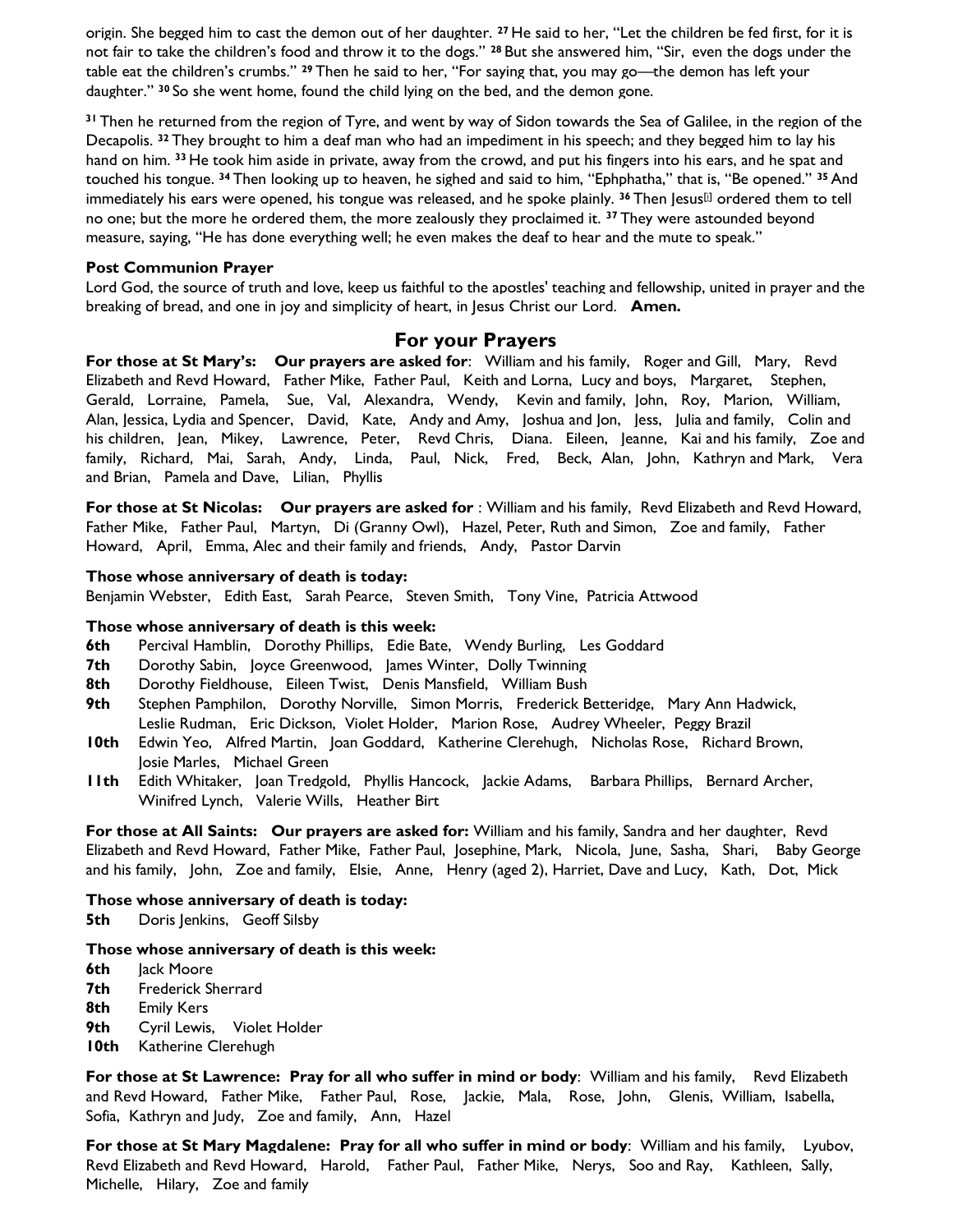|             | We pray for our families, friends and neighbours; in our cycle of prayer, we remember all those who live in  |
|-------------|--------------------------------------------------------------------------------------------------------------|
|             | Collects Drive, Compton Road, Dark Lane and Deakin Close (St Lawrence and St Peter's) and Millfield (St Mary |
| Magdalene). |                                                                                                              |

## Those who have died recently in the Benefice:

Brenda Thompson (Elmstone Hardwicke), Evelyn Underwood (Prestbury), Bill Brooks (Prestbury), Shirley Nelmes (Elmstone Hardwicke), David Brown (Cheltenham), Kathleen Woodburn (Prestbury), Margery Watts (Elmstone Hardwicke), . and those who mourn their deaths.



## THIS SUNDAY'S EVENING PRAYER READINGS – 5th SEPTEMBER 2021

 Evening Prayer Exodus 14: 5-end Matthew 6: I-18

#### NEXT SUNDAY'S READINGS – 12<sup>th</sup> SEPTEMBER 2021 THE BLESSED VIRGIN MARY

Genesis 3: 8-15, 20 Acts 1: 12-14 Luke 1: 26-38

## Eucharist Evening Prayer

SUNDAY 5<sup>th</sup> SEPTEMBER 14th SUNDAY AFTER TRINITY CHELTENHAM HALF MARATHON – PLEASE BE AWARE OF ROAD CLOSURES

14th SUNDAY AFTER TRINITY

|                       | 1300-1800 Prestbury Open Gardens        |                   |
|-----------------------|-----------------------------------------|-------------------|
| <b>Online service</b> |                                         |                   |
| 0930                  | Eucharist streamed live from St Nicolas | Online            |
|                       | Services in our churches:               |                   |
| 0800                  | Mass                                    | All Saints        |
| 0800                  | Eucharist                               | St Mary's         |
| 0930                  | Sung Eucharist - streamed live          | St Nicolas        |
| 1030                  | <b>Morning Prayer</b>                   | St Lawrence       |
| 1030                  | Sung Mass                               | All Saints        |
| 1045                  | <b>Holy Communion</b>                   | St Mary Magdalene |
| 1100                  | <b>Eucharist</b>                        | St Mary's         |
| 1830                  | <b>Holy Communion</b>                   | St Lawrence       |
| 1830                  | <b>Evening Prayer</b>                   | St Mary's         |
| 1830                  | <b>Evening Service</b>                  | All Saints        |

## \* TEAM NOTICES \*

## STREAMING OF SERVICES

There will be one service online this Sunday:

9.30 am: Eucharist streamed live from St Nicolas Church

## To watch these services, please follow one of the links below

Facebook: 'https://www.facebook.com/NorthCheltenhamTeamMinistry/

Like the NCTM team page on Facebook to be notified when broadcasts start:

YouTube: https://www.youtube.com/NorthCheltenhamTeamMinistry

Online services in the NCTM

https://www.youtube.com/NorthCheltenhamTeamMinistry https://www.northchelt.org.uk/online-services

JOIN US FOR A COFFEE AFTER CHURCH ONLINE. We will be holding a zoom social time after our streamed services on Sunday so we can all get to know each other a little more during this lockdown. So grab a cuppa and a biscuit and join us for a chat. See below for the Zoom links

## THIS SUNDAY THIS WILL BE AT 10.30 AM FOLLOWING THE 9.30 AM SERVICE

Rev Tom Cook is inviting you to a scheduled Zoom meeting. Topic: Social Time - After Sunday services

Join Zoom Meeting

https://us02web.zoom.us/j/83490504391?pwd=Nk95TnNhSVpabmJwTzFVTnlqdHAwUT09 Meeting ID: 834 9050 4391 Passcode: 832038 One tap mobile +442039017895,,83490504391#,,,,\*832038# United Kingdom +441314601196,,83490504391#,,,,\*832038# United Kingdom

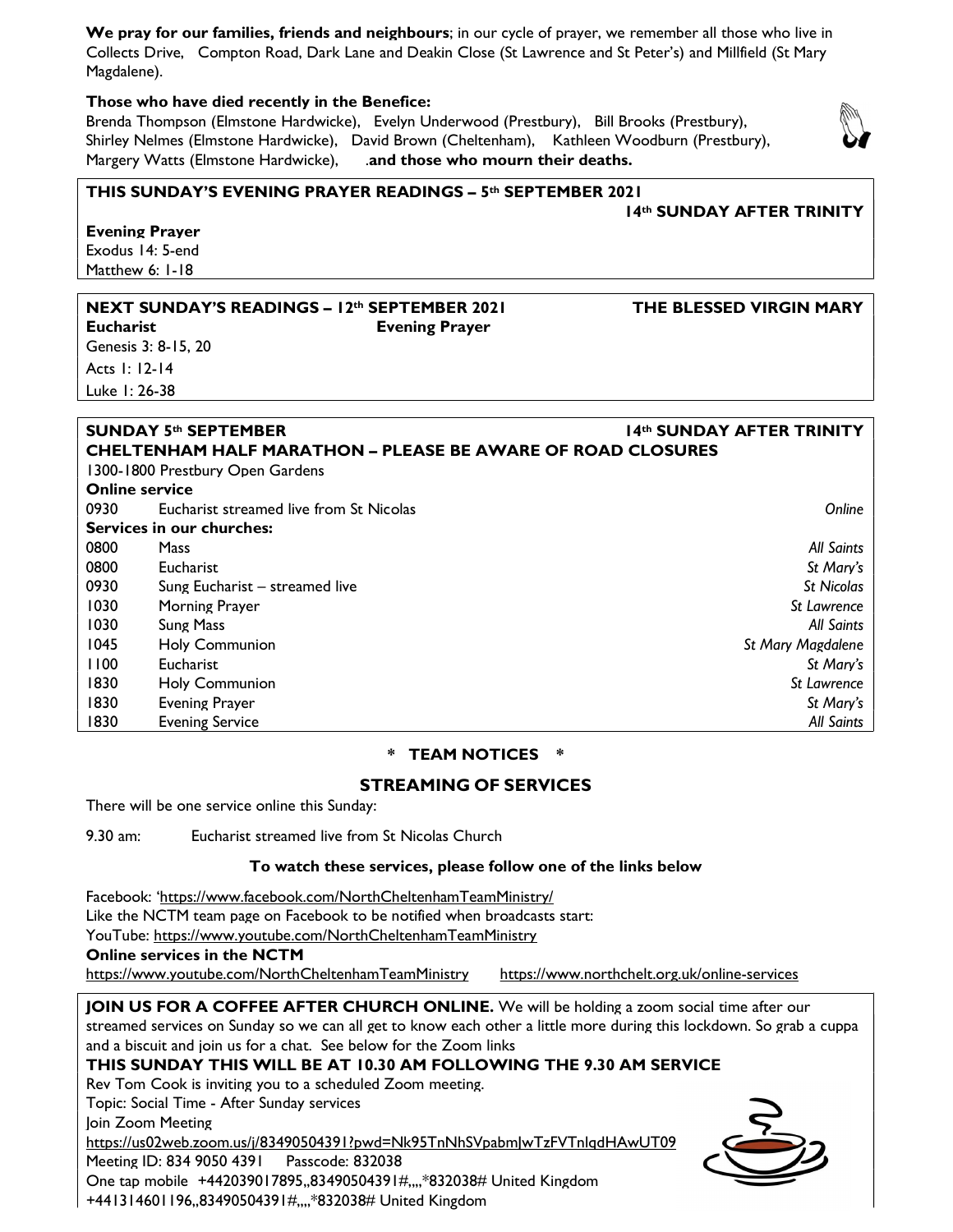## TEA WITH TOM – every Wednesday at 11.00 am – PLEASE JOIN US (Revd Tom is now back from his placement)

This is a light hearted time to have a drink and a cake from the comfort of your home. I look forward to getting to know you better! Wednesdays from 11.00 am via Zoom. Zoom ID: 819 1394 0076 Password: 346 649 Join Zoom Meeting https://us02web.zoom.us/j/81913940076?pwd=d3ltL0N3dmxrWi9aT0JqTGJxa3ppZz09

## SUNDAY 5th SEPTEMBER

The Cheltenham Half Marathon is taking place this Sunday,  $5<sup>th</sup>$  September; please be aware that several roads will be closed and make allowances when travelling to and from church. Here is the Half Marathon website link for more information. https://www.cheltenhamhalf.co.uk/road-closures-information

## \* ST MARYS \*

## NEW - BREAKFAST CELEBRATE!

Following the long hot summer we plan to re-launch Celebrate! in a new format in October.

Matt Fletcher, Headteacher, has kindly offered us the use of the St Mary's School Hall and kitchen and the basic plan is as follows:

9.00 – 9.15 am – Gather for family breakfast in the School Hall.

9.15 – 9.30 am – Breakfast

9.45 – 10.15 am – Service

10.15 – 10.45 am – Coffee

To do this, I need help!

Are you interested in helping us with breakfast preparation, setting up (and washing up!), singing or instruments, puppeteers, worship helper, meeting and greeting?

This is a new way where we hope families will be able to spend time building relationships and connections with each other in a relaxed timeframe.

At a time when the Church of England is facing catastrophic declines in children's attendance and parents looking for ways to grow in faith, we hope this will do our bit to plug the gap and more!

It is ambitious – but only by aiming high can we expect results.

Might you be interested? Please contact Father Nick by email on revbromfield@btinternet.com firstly. Much thanks.

## RIDE AND STRIDE SATURDAY 11TH SEPTEMBER 2021 in aid of GLOUCESTERSHIRE HISTORIC CHURCHES TRUST.



Matt Allison will be cycling to churches across the Cotswold, Kate Bestwick will be running

from St Mary Magdalene Church to St Mary's in Prestbury, via all the other churches in our Team raising money for the whole Team. Sponsor forms will be available in our churches, or you can 'donate' via this link https://www.justgiving.com/fundraising/st-mary-s-church-prestbury Do please support Kate and Matt who are running and cycling on behalf of the whole team.

A few words of motivational support would, no doubt, be most welcome too ! If you would also like to take part , please contact the local organiser on 07814 638 990



Kathryn on her way in to her wedding to Mark on Saturday 21st August at St Mary's.

Then Mark, Kathryn and Tilly, their dog, following their marriage.

FRIENDS OF ST MARY'S EVENTS are continuing over the Summer months, with the Café Concerts on the fourth Wednesday of each month 10am-12 noon, next concert is Wednesday 22nd September 2021.

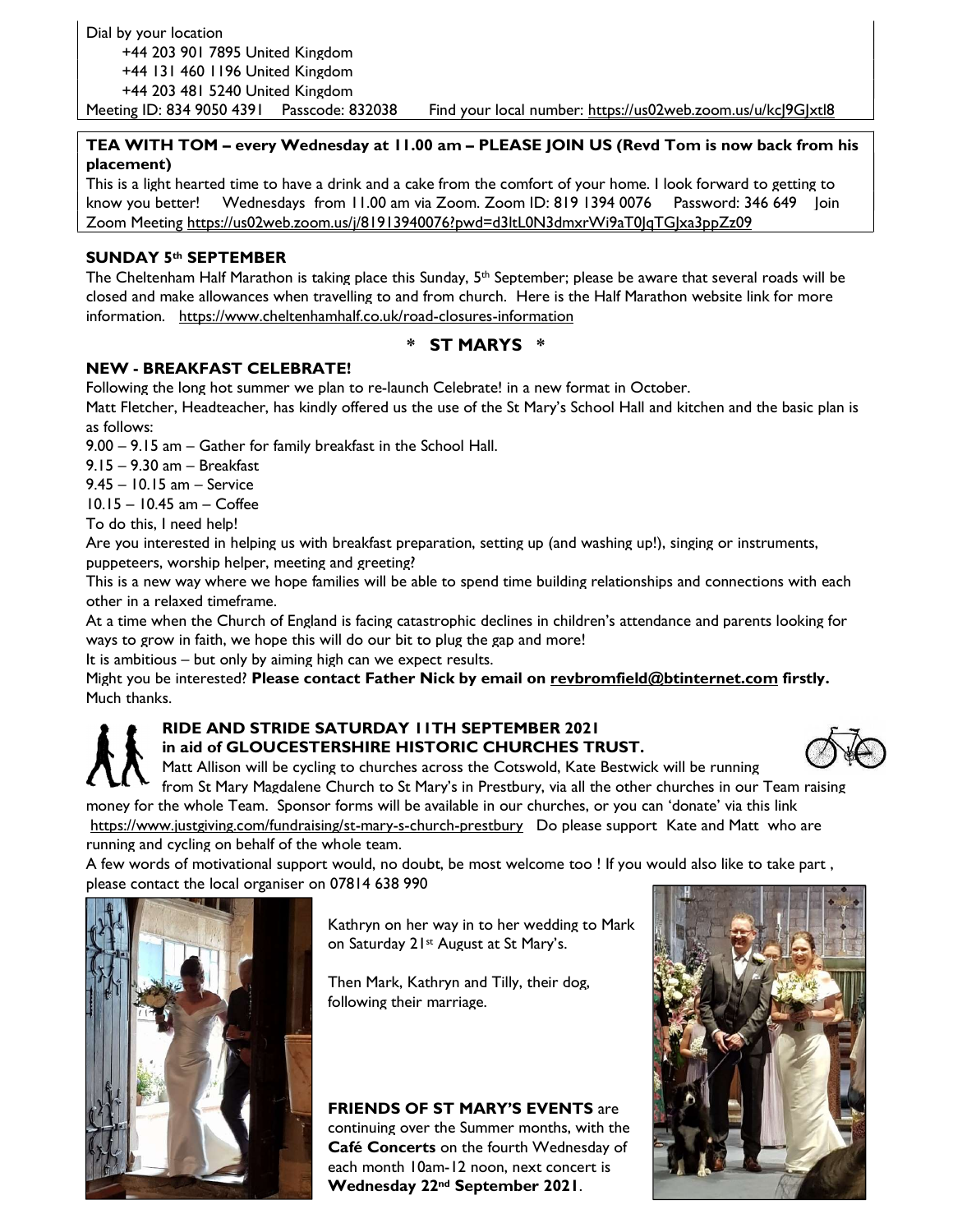Details: John McElroy is an organist at All Saints church and has been using Covid lockdown to practice piano music which he enjoys and would now like to share with others. He will play in a Café style, so people can listen and also have the opportunity to chat and catch up in a relaxed atmosphere. The pieces include light classics, ragtime and popular music. Donations to "Friends of St Mary's Church" for its Fabric. David Lyle 01242 570453



## PRESTBURY OPEN GARDENS

We are holding Prestbury Open Gardens this year at the later date of 4<sup>th</sup> and 5<sup>th</sup> September.

There are lots of changes this year; new gardens, a different date, a second venue for the all important teas, a raffle and – most excitingly - a silent bid auction for the completely amazing ceramic model of St

Mary's Church. The model will be on display in the Church so make sure you get to admire it. Place your bids in the box beside the model and if you offer enough it may be yours! For more information : https://www.prestburyopengardens.org/?fbclid=IwAR0EsMfTATYYnlyvTkCv2RO3NaQkn5S\_BFzjHup4hVwOyGEtDMF cNtHcx3c

## MESSAGE FROM FATHER NICK REGARDING THE PATRONAL FESTIVAL AT ST MARY'S

It has been pointed out to me and the Churchwardens by many now, that Sunday 5<sup>th</sup> September is the day of the Cheltenham Half Marathon with multiple road closures throughout the morning. As this is one of the first major UK road races since restrictions were lifted on the  $19th$  July, this means that over 2,000 runners will be "legging it" at varying pace along numerous local roads in the parish, where the race starts and finishes, and beyond.

Many are very sad that this means they will not be able to attend the Patronal at 11.00 am that day.

The  $4th$  &  $5th$  September are also the Prestbury Open Gardens Weekend, and several parishioners are committed to that in various ways.

Following various suggestions the decision was made to move the patronal to Sunday  $12<sup>th</sup>$  September at 11.00 am. The actual calendar day for the Birth of the Virgin Mary is in fact Wednesday  $8<sup>th</sup>$  September, equidistant between the two weekends.

This is also the Cheltenham Heritage Weekend ( $11^{th}$  &  $12^{th}$  September) where churches and many other local sites are open for visitors to the town and it makes a lot of sense for our 700 years-plus heritage to be commemorated on the  $12<sup>th</sup>$  too.

## \* ST NICOLAS \*

## CHARITY RUN BY APRIL PARSONS

April is running from Cheltenham to London (100K) to raise funds for Domestic and Child Abuse Victims, a cause close to her heart. If you would like to support her, please go to https://www.justgiving.com/crowdfunding/aprilparsons-1

## \* ST LAWRENCE \*

The Swindon Village news magazine, Village News, is back in production and is available on the Parish Council's website - www.swindonparish.org.uk

#### PRAISE IN THE PARK Sunday 5th September at 3.00 pm

Outdoor praise with a band from the Salvation Army in Swindon Village Park, followed by tea and cake in the Village Hall.

If you have any pictures you would like to share with others, to let people know what you are doing then please send them to news@northchelt.org.uk. Thank you.

## CHRISTIAN ARTS FESTIVAL FESTIVAL OF STARS

Saturday 11th September 2021: 2.00 pm – 10.00 pm

#### Recreational Land, Whaddon, Cheltenham, Glos, GL52 5RA

Free Summer Celebration for EVERYONE!

Folk On…..Bean Baker Band…. Rob Westall…Riverside Performing Arts for Children…Arts and Sports Activities…Festival Food…Open Mic Competition…Best Selfie #FestStarChelt and more

Also:

## THE DOG SHOW AT FESTIVAL OF STARS

#### Saturday 11th September 2021: Register: 2.00 pm- 3.00 pm….Show at 4.00 pm

Which dog would you most like to take home? Which dog looks most like its owner? Dog with the waggiest tail! Dogs on leads welcome

http://christianartsfestival.org/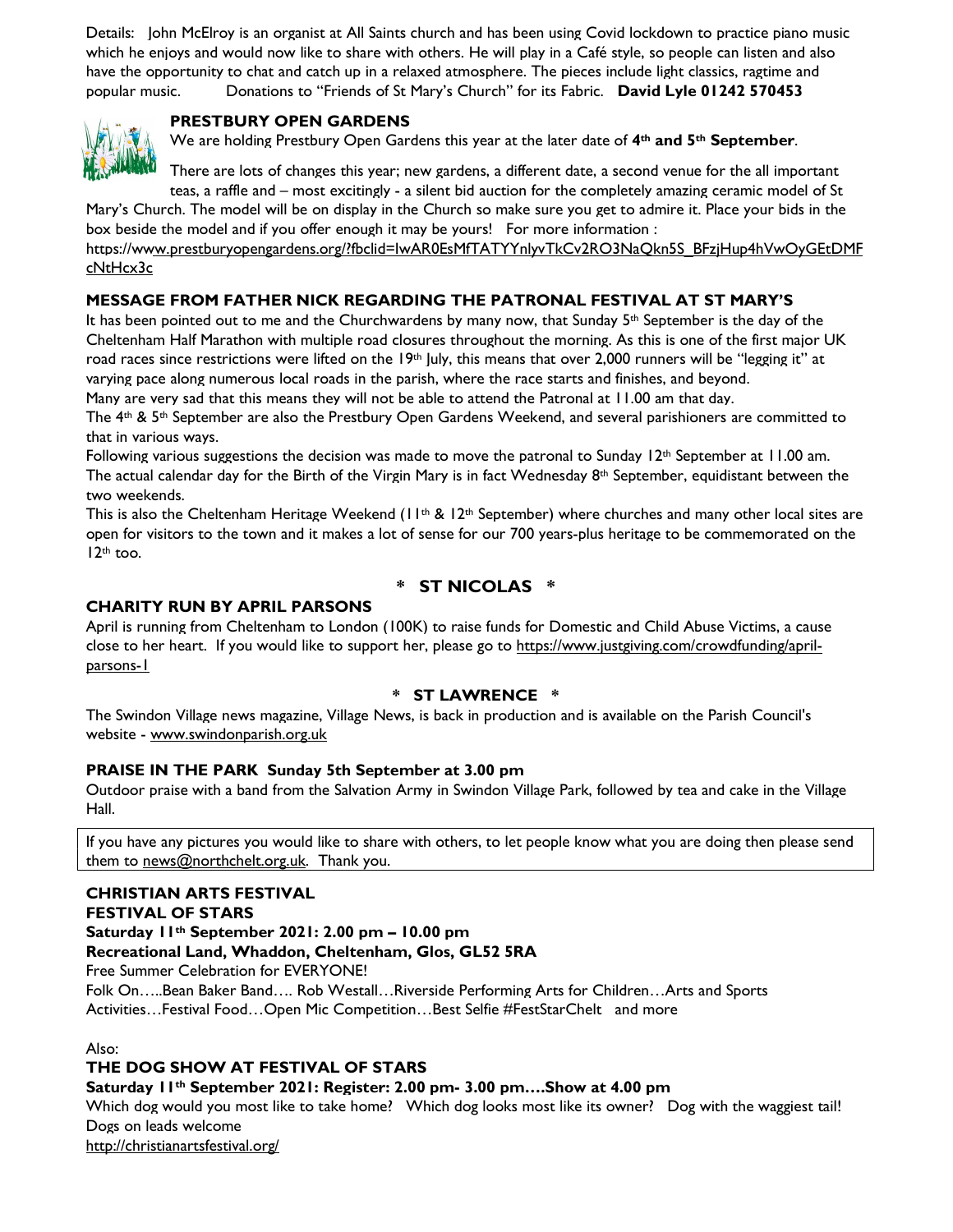## \* ST MARY MAGDALENE \*



## THE LOST SHEEP OF UCKINGTON AND ELMSTONE **HARDWICKE**

The Lost Sheep Pilgrimage Trail is in place. The Lost Sheep in the churchyard are already in place - how many can you find, and what are their names? Some are on fences and benches but some are in trees. Do you know what each tree is? Here is the Lost Sheep Pilgrimage Trail Map – also available on our website and Facebook pages

## SHOW TIME –  $11^{th}$  and  $12^{th}$  September 11.00 am -4.00 pm, St Mary Magdalene Church

During lockdown, many of us learnt new skills. It is time to show them off: buy an entry form  $(£5)$ , from 4 The Orchard or Church and enter as many categories (adult/children) as you like: Baking; Preserving; Vegetable growing; Upcycling; Craft Come to church and see these skills

displayed; chat over tea and coffee, buy cakes and produce. Application forms available in all our churches.

## \* OTHER NOTICES \*

## Coffee, Chat ++

Where? - Prestbury URC When? - Fridays from September 3rd at 10.00- 1200 What are the Extras? - Come along and find out!



## Text 'PRAY' to 88802 Everyone needs a little help sometimes

Over this difficult time we want to reach out to people across North Cheltenham and give the unique support we have to offer. Our faith. I believe that prayer is a crucial part of our spirituality and is also an amazing way of supporting people. Anyone can text the number 88802 and start their message with the word PRAY. We will then be phoning people back and offering prayer. This is a witness to our belief that prayer makes a difference, our hope that God walks with us in the most

difficult of times and our resolve to reach out to the community even when we are at our most restricted. Ways to get involved:

POSTERS - Download and print off a poster for your own window or for your local shop.

SHARE - Use social media to share this offer of prayer

PRAY - You can pray that people will see this and be brave enough to send the text.

For more information contact admin@northchelt.org.uk

## PRAYER LISTS AT ALL CHURCHES

If you would like to be prayed for by name on the service sheet, or know of someone who would like to be prayed for, or needs to be prayed for, please contact Kate at the office, either by email, admin@northchelt.org.uk or by telephone on 01242 244373. You can of course, speak to any of the clergy or wardens at your church who will contact Kate on your behalf. We only ever put someone's first name on the prayer list, Any names added to the prayer list will then remain on the list for a period of three months. After that time the name will be removed, UNLESS you have contacted Kate or a member of clergy to ask to stay on for another three month period.

> This news sheet is produced by the North Cheltenham Team Ministry Office The office is open: Monday to Friday: 9.00 am – 12.00 noon

**图244373 (T and F), 图 244877 (M, W, Th)** Email: admin@northchelt.org.uk

## THE DEADLINE FOR ENTRIES IS 1200 EACH WEDNESDAY

This news sheet is available electronically. To sign up to receive it by email, please go to: www.northchelt.org.uk/news

**Baptisms (Christenings) & Weddings** may be arranged at the Team Office on 01242 244373 (opening hours as above) – alternative number at the current time: 01242 244877